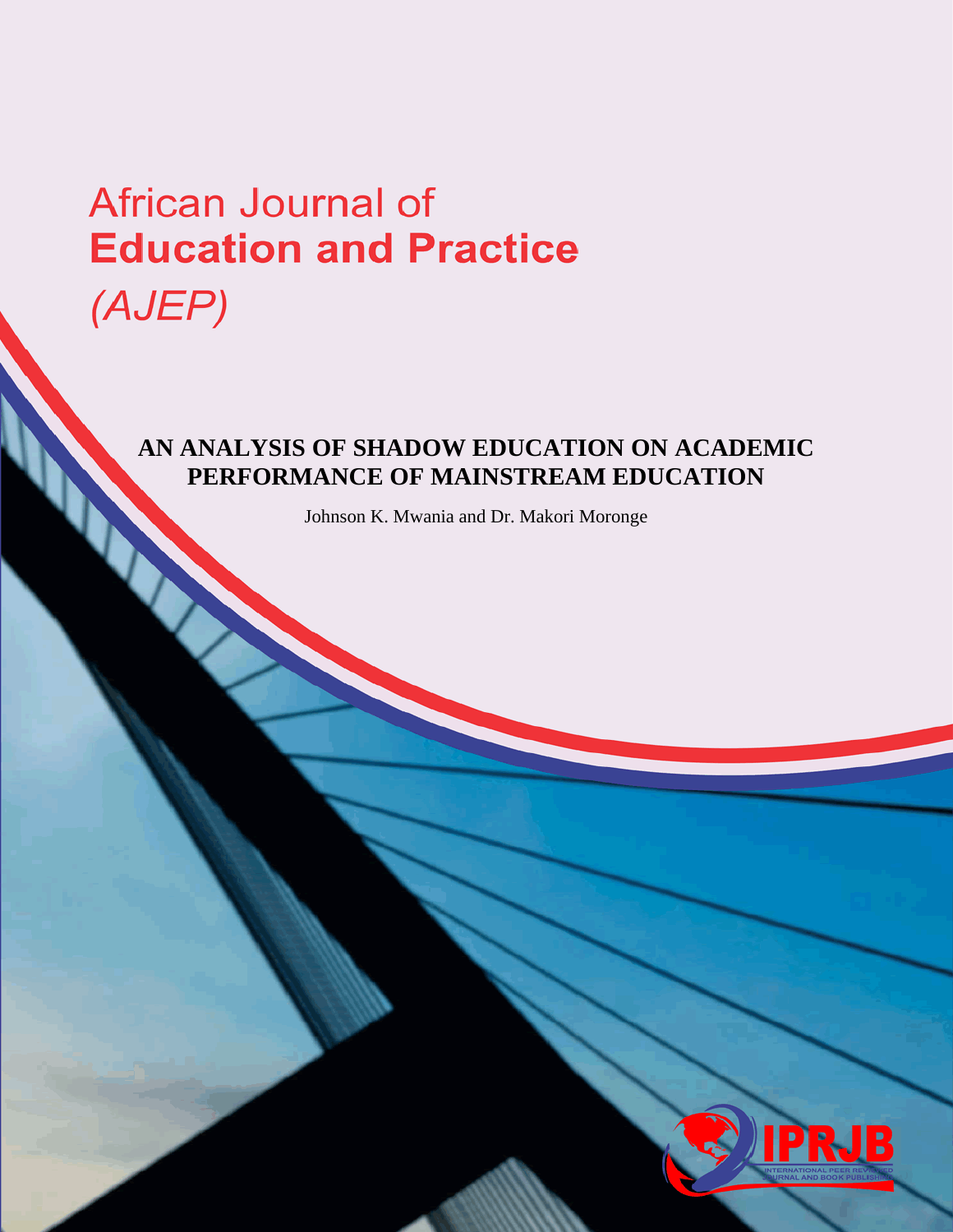

# **AN ANALYSIS OF SHADOW EDUCATION ON ACADEMIC PERFORMANCE OF MAINSTREAM EDUCATION**

<sup>1</sup>\*Johnson K. Mwania

<sup>1</sup>Post Graduate Student: Mount Kenya University \*Corresponding Author's Email: jmwania09@yahoo.com

> <sup>2</sup>Dr. Makori Moronge Lecturer: Mount Kenya University

#### **Abstract**

**Purpose**: The study sought to determine the impact of shadow education on academic performance of mainstream education**.**

**Methodology**: The study used descriptive survey research design. The target population of the study was teachers, students and parents in public secondary schools in the 29 secondary schools in Athi River District. Purposive sampling was used to select respondents from the sampling frame; 29 principals, 29 teachers, 29 parents and another 29 students were selected from the twenty nine schools. This study used primary data which was collected through use of structured questionnaires. Data from the questionnaires were analyzed using Statistical Packages for Social Sciences (SPSS) to derive descriptive results. Pilot study was conducted to measure the reliability and validity of the questionnaires. The reliability of the instrument was tested using the Cronbanch Alpha method.

**Results**: Shadow education improves performance of students and schools in general. Participation in tuition during the morning or evening hours at school improves performance. Participation in tuition once school closes for holiday improves performance. Participation in tuition every weekend improves performance.

**Unique contribution to theory, practice and policy**: Parents should encourage their children to value shadow education as from the results it has been identified that through shadow education performance of students improves and that shadow education prevents idleness that is created when students are free with no engagement in school work.

**Keywords**: *Shadow education, performance, mainstream education.*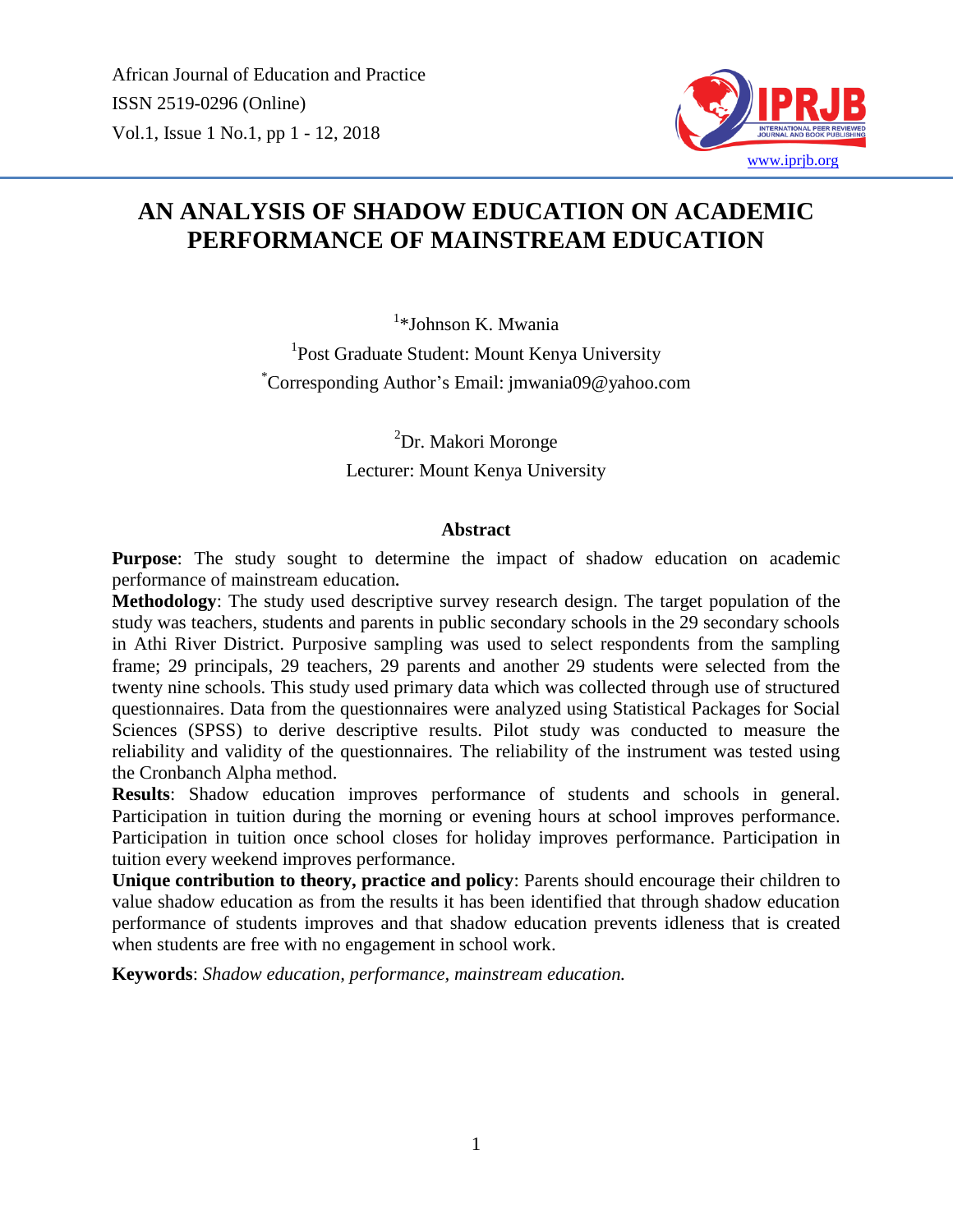

#### **1.0 INTRODUCTION**

#### **1.1 Background of the Study**

Education is a gateway to civilization and a source of wealth and power which are very necessary for growth and development of any country's economic and political institutions (Paviot, Heinsohn, & Korkman, 2008). According to Paviot, Heinsohn, and Korkman, 2008),education systems in most developing countries are meritocratic and this encourages tough competition among students and schools. This culminates into what is referred to as shadow education. Shadow education may be defined as a supplementary coaching that continues after school hours (Bratti & Staffolani, 2002). The metaphor shadow education originates from the works of Bray (2003). Bray (2003) notes that private supplementary tutoring only exists because the mainstream education system exists; second, as the size and shape of the mainstream system change, so do the size and shape of supplementary tutoring; third, in almost all societies much more attention focuses on the mainstream than on its shadow; and fourth, the features of the shadow system are much less distinct than those of the mainstream system.

Silova (2007) supports the idea of Bray by noting that Shadows can of course be useful. Just as the shadow cast by a sun-dial can tell the observer about the passage of time, so the shadow of an education system can tell the observer about change in societies. However, in some countries, parents, educators and politicians are highly critical of the way in which private tutoring has come to dominate the lives of families and pupils. Tutoring commonly creates and perpetuates social inequalities, and it consumes human and financial resources which perhaps could be used more appropriately in other activities. Critics add that private tutoring can distort the curriculum in the mainstream system, upsetting the sequence of learning planned by mainstream teachers and exacerbating diversity in classrooms. In this sense, unlike most shadows, private supplementary tutoring is not just a passive entity but may negatively affect even the body which it imitates (Bray, 2007).

On the other hand advocates of shadow education claim that it leads to superior results, but these has not been proven as its difficult to draw the borderline between value added by shadow education and the conventional schooling. The claim is based on the idea that time allocation determines performance as observed in a number of studies. For example, Taylor (2007) reported that some schools offer private tutoring when their performance seems dismal. This implies there is a general perception that failure of students in national examinations may be partly due to inadequate time with teachers that may lead to poor syllabus coverage. Studies, have indicated that time allocation was a key factor that determines performance. For instance, Stinebrickner & Stinebrickner (2008) investigate the causal effect of spending time for studying on academic achievement for first year students at Berea College (US). Using whether one of the randomly assigned roommates brings a video or a computer game with them as an instrument, they found evidence that an increase in study quantity by one hour increases the performance significantly. Dolton, Marcenaro, and Navarro (2003) found that time spent on classroom teaching is more productive than time spent on self-study and that time used for private tuition has a negative effect.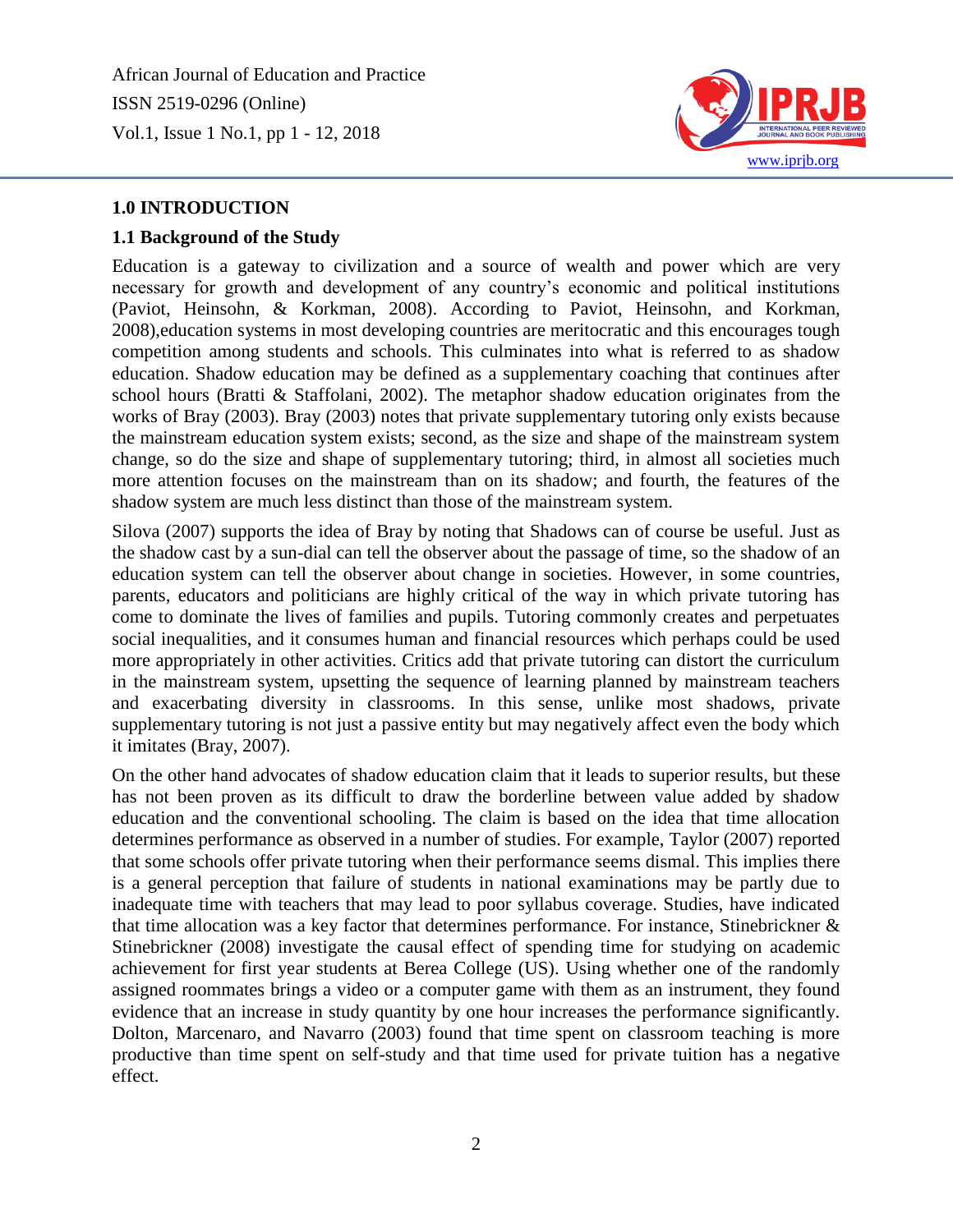

In a review of literature on shadow education patterns and participation Silova (2007) provided statistics for 12 Countries. The statistics indicate a massive participation in private tutoring for students at all levels of education. For instance, in China the 2004 Urban Household Education and Employment survey covering 4,773 households indicated that tutoring was received by 73.8% of primary, 65.6% of lower secondary and 53.5% of upper secondary students. In Cyprus, a 2003 study of 1,120 college students found that 86.4% had received private tutoring when in secondary school (Xue& Ding, 2009).

Shadow education has also been reported as a common practice in African Countries. For example, in Egypt, a 2004 study estimated that households devoted 61.0% of education expenditures to private tutoring. A 1997 study estimated that household expenditures on tutoring in all levels of schooling accounted for 1.6% of gross domestic product. A 1994 survey of 4,729 households found that in urban areas 64.0% of primary children with 52.0% in rural areas had received supplementary tutoring (World Bank, 2004).

Africa, the coverage and growth of the provision of extra lessons in school subjects outside school hours for the six African countries that participated in SACMEO's two major cross national studies of the quality of education during 1995 and 2000. The paper illustrated that the percentage of grade six countries expanded from an initially high figure of around 50 percent in 1995 to nearly 70 percent in 2000.In Egypt, 1994 survey of 4729 households found that 64.0 percent of urban primary children and 52.0 percent rural ones had received supplementary tutoring (World Bank, 2004).

| Country        |                | <b>Percentage of Pupils Receiving</b><br><b>Extra Tuition</b> | <b>Percentage of Pupils</b><br><b>Paying For Extra Tuition</b> |  |  |  |
|----------------|----------------|---------------------------------------------------------------|----------------------------------------------------------------|--|--|--|
|                | <b>SACMEQ1</b> | <b>SACMEQ 2</b>                                               | SACMEQ 2                                                       |  |  |  |
| Kenya          | 68.6 %         | 87.7 %                                                        | 57.9 %                                                         |  |  |  |
| Malawi         | 22.2 %         | 79.7 %                                                        | 8.9%                                                           |  |  |  |
| Mauritius      | 77.5 %         | 86.6%                                                         | 90.5 %                                                         |  |  |  |
| <b>Namibia</b> | 34.7 %         | 55.9 %                                                        | 17 %                                                           |  |  |  |
| Zambia         | 44.8%          | 55.1 %                                                        | 50.9 %                                                         |  |  |  |
| Zanzibar       | 46.1 %         | 55.9%                                                         | 37.9 %                                                         |  |  |  |
| Average        | 49.0 %         | 68.3 %                                                        | 43.9 %                                                         |  |  |  |

|  | Table 1: Percentage of Pupils receiving Shadow Education in Six Countries |  |  |  |
|--|---------------------------------------------------------------------------|--|--|--|
|  |                                                                           |  |  |  |

**Source: Byamugisha & Ssenabulya (2005)**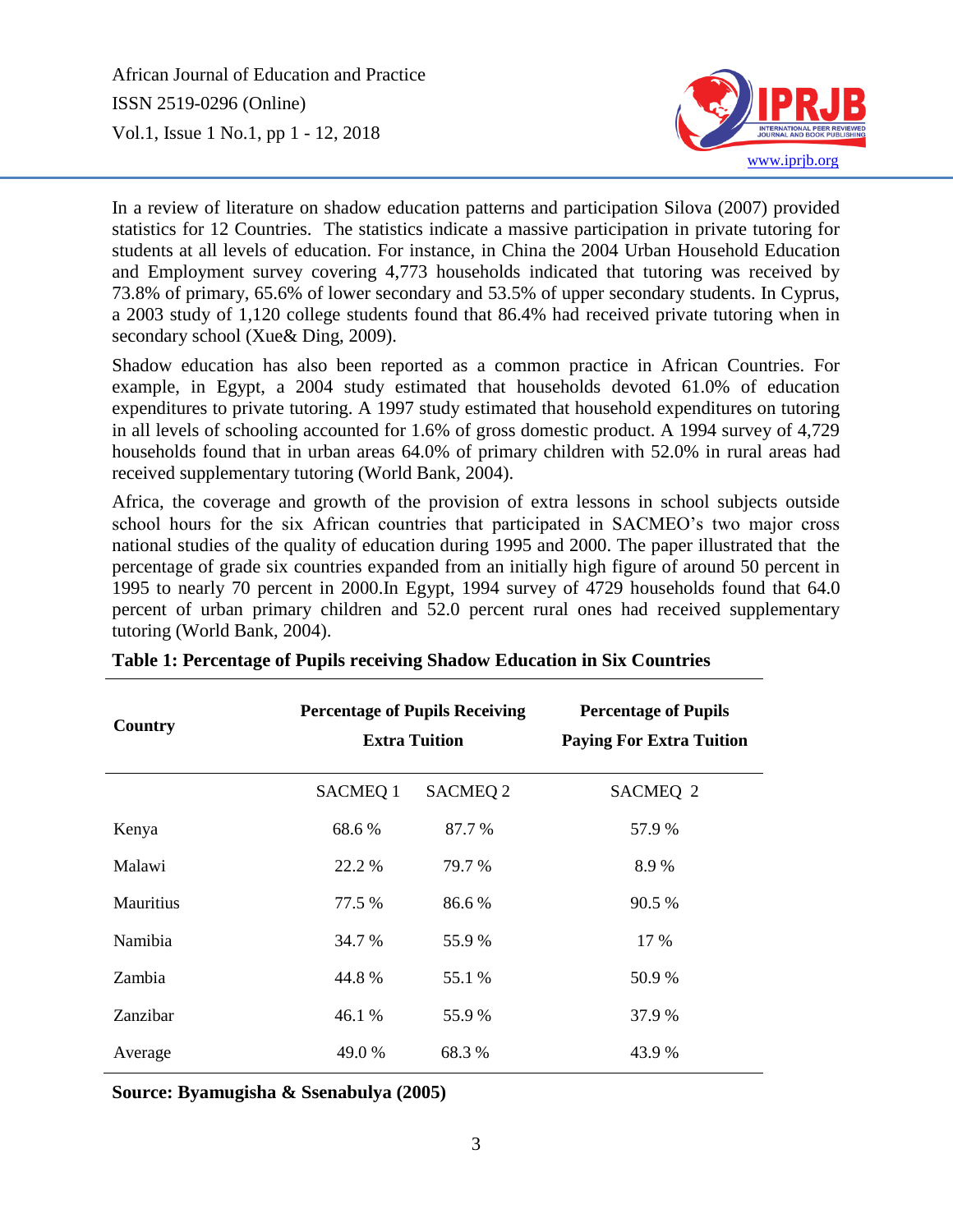

The private supplementary tutoring has been kept hidden from public awareness, and for this reason it is presented as "shadow education system (Bray, 2006) or as an activity in the shadow (Costa, Ventura & Neto-Mendes, 2003) or a hidden market. This tutoring is referred as shadow because for instance it only exists because the mainstream system exists. It also imitates the mainstream. When the main stream changes in size and orientation so does the shadow. In many societies more public attention is focussed on the mainstream than on its shadow, which is hidden.

#### **1.2 Problem Statement**

Shadow education is a global phenomenon that has shown increasing trends with more and more students participating in paid private tutoring either in school or outside school. In Kenya shadow education has been informally practiced both at primary and secondary school levels mostly during holidays, weekends, evening and morning extra classes in which learners pay extra funds for the tutoring in addition to school fees (Muindi, 2012). This has elicited mixed reactions from different stakeholders with some maintaining that it was good while others felt that it is a money minting venture by the teachers from the parents.

In Athi River District for instance the challenge that is facing the education system is the ban of shadow education. Few parents in that region supported the ban while others did not. The few who were not supporting the idea of having the shadow education banned believe that through the tuition, their children perform even better and are usually engaged in school which is important. The other few who do not support the ban, indicated that some schools in the District the shadow education does not impact the performance of their children and claim the same as a strategy used by the schools to generate more income. Following the ban some parents in the district allocate their children private tuitioning, at an agreeable location among them and the teachers.

A study by Lugano (2008) on shadow education system analyzed the factors that influence demand and practice of private supplementary tuition in public secondary schools in Municipality Division, Kakamega South District. Lugano's findings were that there is high demand and practice of private supplementary tuition in Municipality Division of Kakamega South District. The study also revealed that there was significant relationship between household factors, school-based factors, private rates of returns to education, students' attributes, teachers' job satisfaction and economic factors and demand for private supplementary tuition in the area.

Shadow education in Kenya was banned in year 2011, for all secondary and primary schools in Kenya. The main argument behind this ban was that shadow education was a major cause of indiscipline in secondary school that led to school unrests. The teachers of majority of the primary and secondary schools in Kenya were said to be exploiting poor parents through shadow education a move that was opposed by the Kenya Union of Teachers (KNUT). Proponents of shadow education argue that it improves syllabus coverage and therefore performance (Muindi, 2012). This conflict shows that the deliberation of shadow education in Kenya's secondary and primary school has not yet been vindicated. This dearth conclusions on the effects of shadow education on performance students, creates a gap that needs to be addressed. It is as a result, that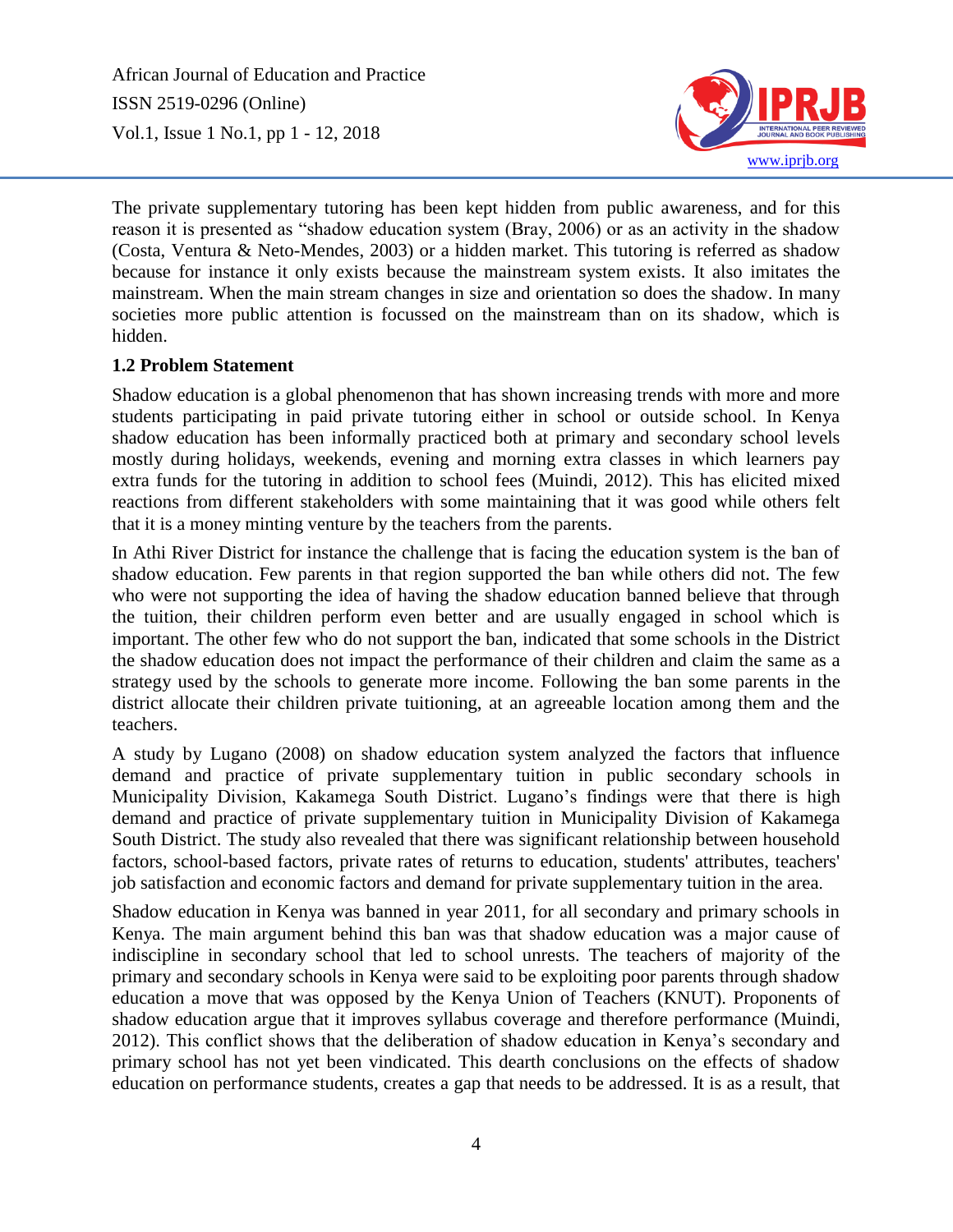

this study sought to determine the impact of shadow education on academic performance of mainstream education**.**

# **2.0 LITERATURE REVIEW**

#### **2.1 Theoretical Framework**

### **2.1.1 Theory of Human Capital**

With the realization that the economic prosperity of a nation relies on its physical and human capital stock, the importance of education has been well stressed. The human capital theory is based on the assumption that in order to improve the production capacity of the population, formal education plays a vital role (Psacharopoulos & Woodhall, 1997).

It goes without saying that the human capital theorists argue that the more a population is educated the more it is productive. In this accord, the provision of formal education is regarded as a productive investment in human capital. Psacharopoulos &Woodhall (1997) stipulated that human capital theory explains the large public expenditure on education globally. On this accord, it has been assumed that investment in education results to economic return both at the macro and micro levels. As a result, promotion of investment in human capital has been thought to result in rapid economic growth at the community level. For many families, such investment has been deemed to yield returns of individual economic achievement. Such crave for human capital underlines the huge investment in mainstream and shadow education. For individuals, such investment was seen to provide returns in the form of individual economic success and achievement.

### **2.1.2 Institutional Theory**

This theory emphasizes the influence of global civil society on the state-level conceptualizations of policy goals and means such as, government policies on shadow education. It considers the processes by which structures, including schemas; rules, norms, and routines, become established as authoritative guidelines for social behavior. It inquiries into how these elements are created, diffused, adopted, and adapted over space and time; and how they fall into decline and disuse. Although the ostensible subject is stability and order in social life, students of institutions must perforce attend not just to consensus and conformity but to conflict and change in social structures.

The basic concepts and premises of the institutional theory approach provide useful guidelines for analyzing organization-environment relationships with an emphasis on the social rules, expectations, norms, and values as the sources of pressure on organizations. This theory is built on the concept of legitimacy rather than efficiency or effectiveness as the primary organizational goal (McAdam & Scott, 2004). The environment is conceptualized as the organizational field, represented by institutions that may include regulatory structures, governmental agencies, courts, professionals, professional norms, interest groups, public opinion, laws, rules, and social values. Institutional theory assumes that an organization conforms to its environment. This theory is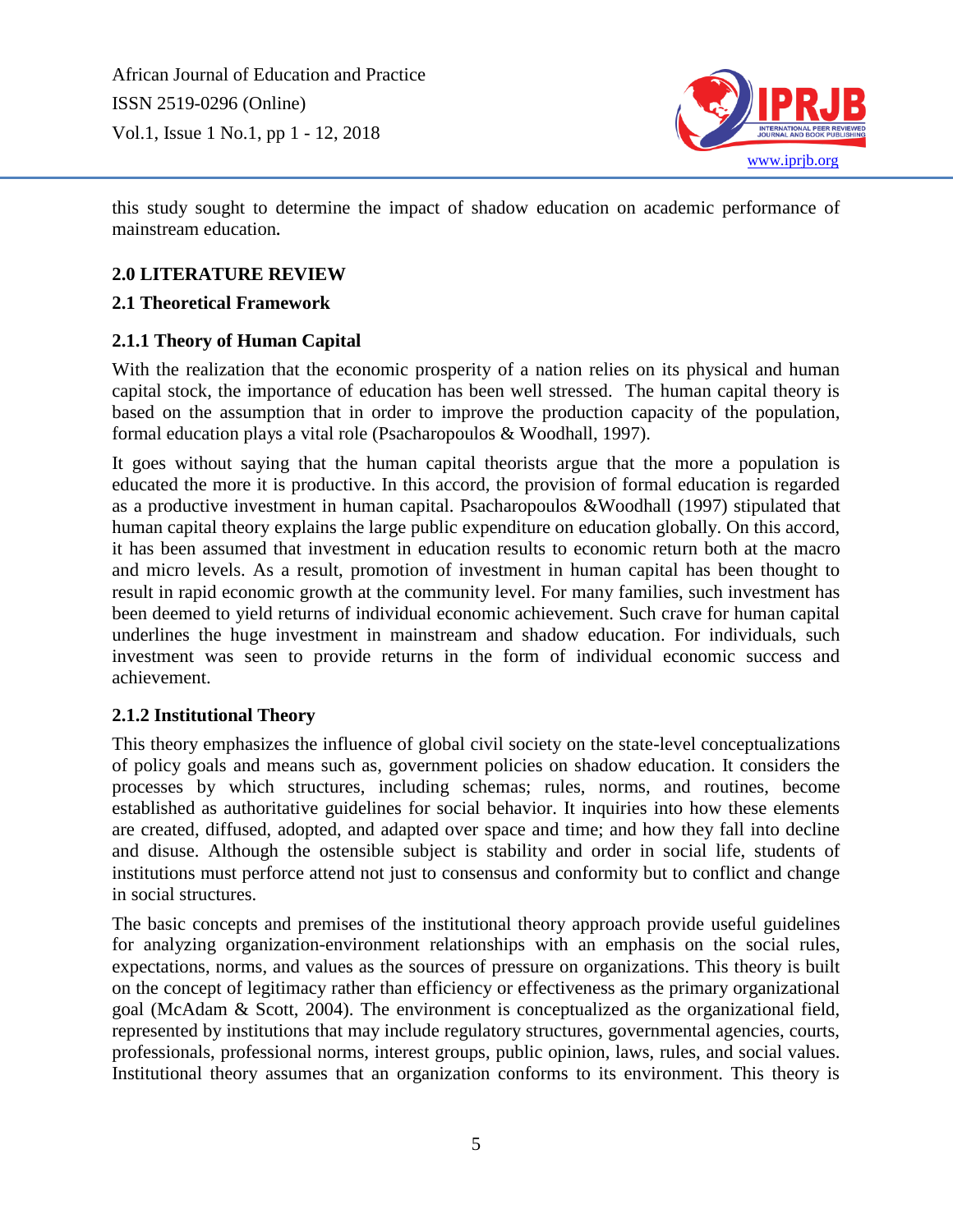

relevant to the study as it explains how institutional environment can affect the shadow education in Kenya.

# **2.1.3 Theory of Intellectual Development**

This theory provides the groundwork for constructivism which is applied to education today. The common belief that knowledge is constructed within a social context is the foundation for this group of learning theories. Theory of intellectual development provide a third research tradition contributing to the notion of cognitive construction (e.g. Piaget, 1952, 1969, 1971) Develop mentalists believe that learning results from adaptations to the environment which are characterized by increasingly sophisticated methods of representing and organizing information. Developmental scientists also forward the notion that children progress through different levels or stages differently. A fourth line of research depicts learning as a socially mediated experience where individuals construct knowledge based on interactions with their social and cultural environment. Like Piaget & Bruner, Vygotsky (1962, 1978) believed that the formation of intellect could be understood by studying the developmental process. However, like Bruner, Vygotsky felt that intellectual development could only be fully understood within the sociocultural context in which the development was occurring. This theory further explains how the mind acquires knowledge and the same can be made through by continuous tutoring of students or children to fasten their knowledge development.

### **2.0 LITERATURE REVIEW**

Supplementary tutoring differs from most other shadows in the way in which it affects the body which it imitates. It is difficult to establish how shadow education affects students' academic performance since there are many other factors involved. In this respect, one of the major challenges that researchers have encountered is that students who do or do not receive supplementary tutoring are not easily comparable since they are, in most cases, not uniform in characteristics (Bray, 2006). Gitachu (2010) further sought to establish the relationship between remedial teaching and performance of students. The results indicated that remedial teaching had strong positive correlations with all the three strategies of remedial teaching.

In Hong Kong, it was established that student took supplementary tuition for various reasons. Lee found out that the majority (71 percent) of students took to it, if their academic performance was not too good. The rest did so if they did not understand what the teachers taught in class (14 percent), others did so to prepare for public examinations (8 percent). (Bray, 2003). The minorities were forced to take to private tuition as a result of their parents requirement or if their classmates were doing so.

Bratti & Staffolani (2002) investigated the effects of students' different time use using data on first-year economic students at the University of Ancona (Italy). They found that the relative importance of attendance and self-study varies across exams. Attendance seems to improve performance especially in quantitative disciplines such as Mathematics and Economics, whereas self-study seems to be more important for non-quantitative disciplines such as Law and Economic History.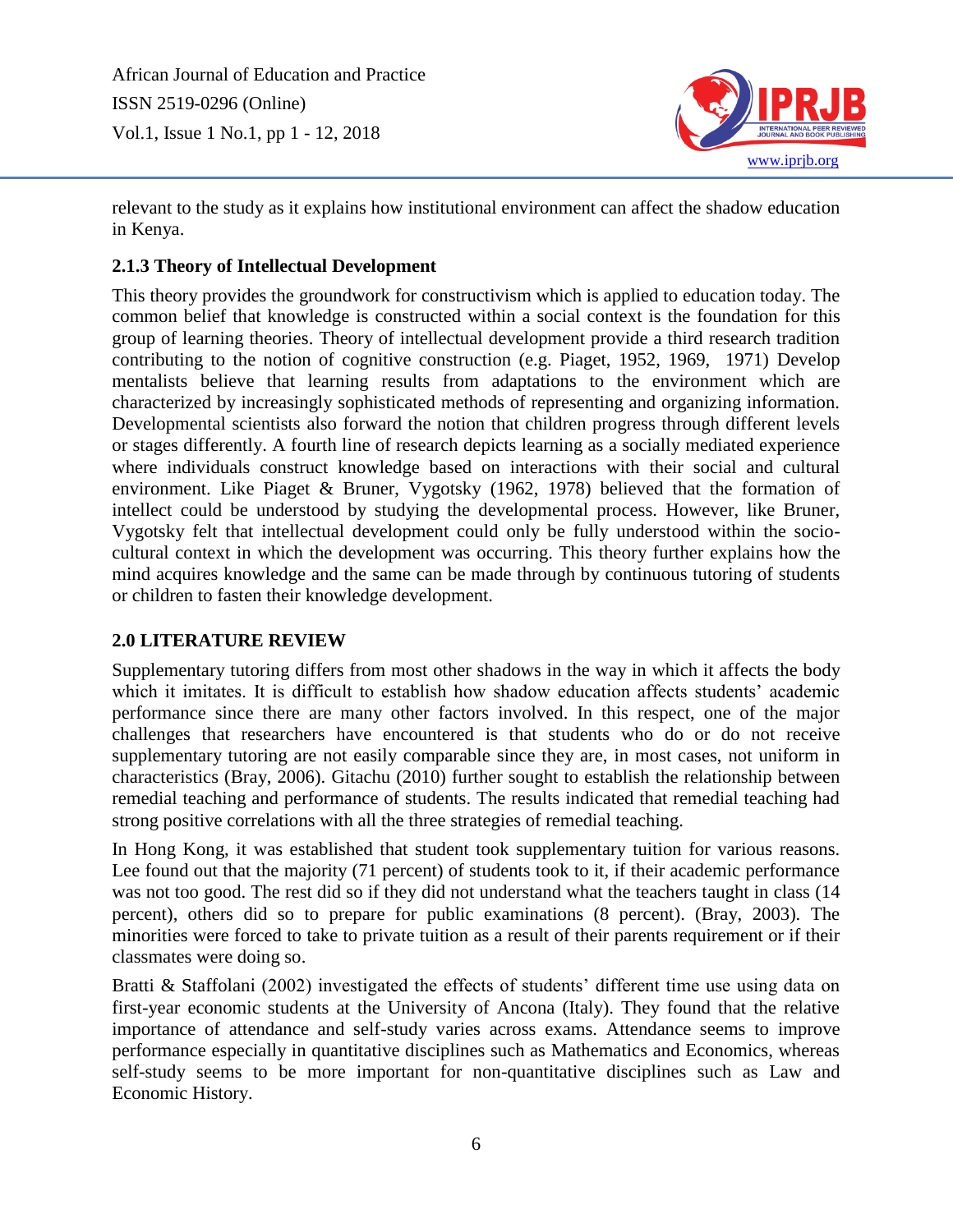

The turn of the century has marked a proliferation of studies on private supplementary tutoring in different parts of the world (Silova, 2009). While initial research gave prominence to Asian societies, more recent studies reveal that private tutoring is growing elsewhere, including in Africa (Paviot, Heinsohn & Korkman, 2008; Sambo, 2001), the United States of America (Davies, 2004; Gordon, Bridglall and Meroe, 2005), western Europe (Glasman, 2004; Ireson, 2004; Mischo & Haag, 2002), and south-eastern/central Europe and the former Soviet Union (Silovaet al., 2006b). In countries as diverse as Japan, Egypt, India, Malta and Poland, more than one third of students regularly receive supplementary private tutoring; in some societies this proportion is considerably higher (Bray, 2003; 2006). As Baker & LeTendre (2005) state, the use of private after-school activities has become "a world megatrend" among families with children in state education. Shadow education is a common venture in education systems in both developed and developing Countries. For countries like Japan and South Korea in East Asia, tutoring has a long history. It grew in magnitude during the 1980's and 1990's (Seth, 2002). A 2007 survey found that tutorial schools known as juku served 15.9% of Primary 1 children, that this proportion rose steadily in later grades, and that it reached 65.2% in Junior Secondary 3. In addition, 6.8% of Junior Secondary 3 pupils received tutoring at home, and 15.0% followed correspondence courses (Suzuki, 2009).

# **3.0 RESEARCH METHODOLOGY**

The study used descriptive survey research design. The target population of the study were teachers, students and parents in public secondary schools in the 29 secondary schools in Athi River District. Purposive sampling was used to select respondents from the sampling frame; 29 principals, 29 teachers, 29 parents and another 29 students were selected from the twenty nine schools. This study used primary data which was collected through use of structured questionnaires. Data from the questionnaires were analysed using Statistical Packages for Social Sciences (SPSS) to derive descriptive results. Pilot study was conducted to measure the reliability and validity of the questionnaires. The reliability of the instrument was tested using the Cronbanch Alpha method

### **4.0 RESULTS**

### **4.1 Response Rate**

A successful response rate 100 % was obtained. This high response rate was able to be achieved as a result of the availability of students, parents and teachers in the schools identified in Athi River District. The study response rate was very good. Results are presented in Table 2

| <b>Questionnaires Received</b> | <b>Response Rate</b> |
|--------------------------------|----------------------|
| 116                            | 100%                 |
|                                |                      |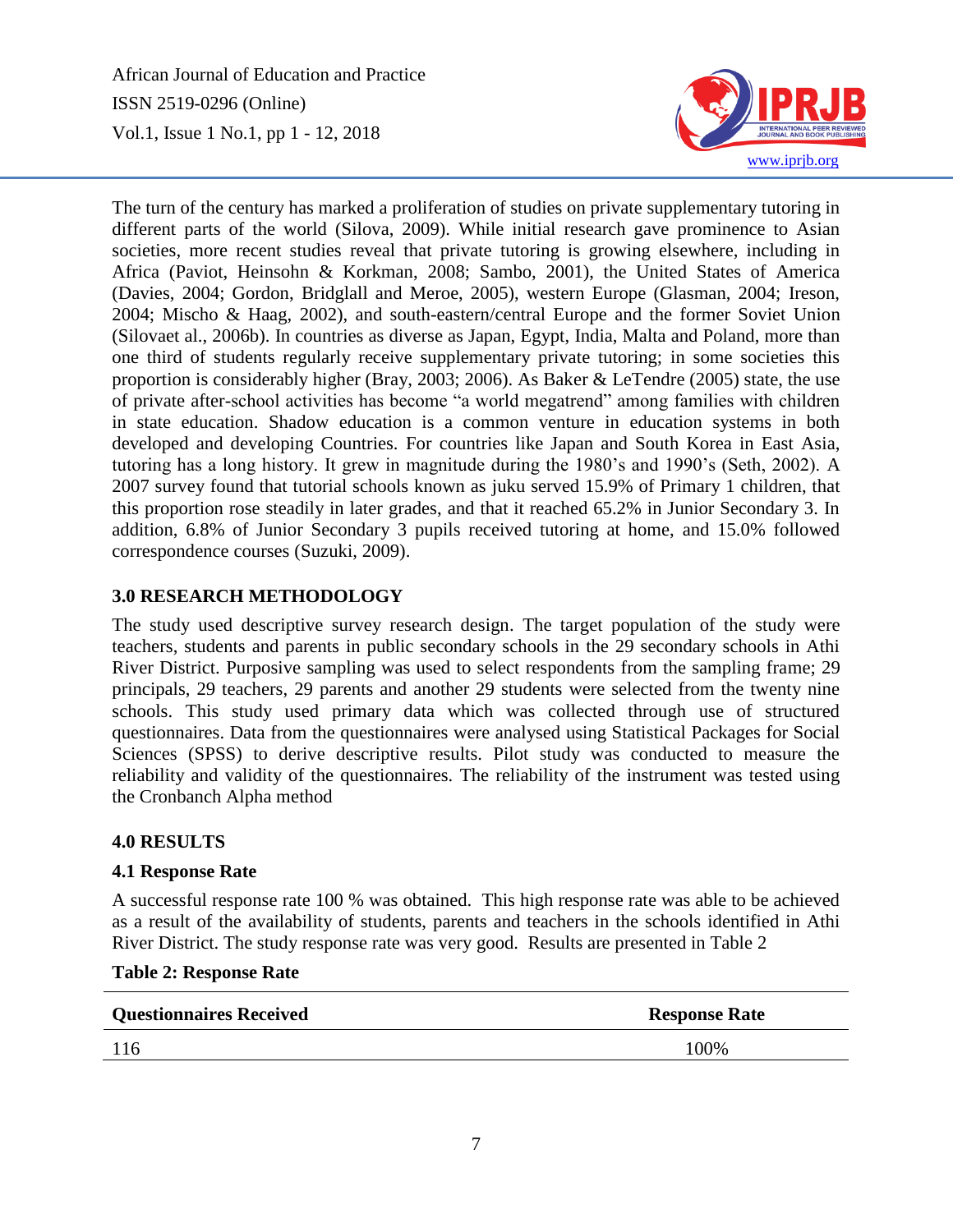

# **4.2 Demographic Characteristics**

# **4.2.1 Position of Respondents**

The respondents were asked to give their position and results in Figure 1 indicate the majority respondents to be students who totalled to 47% of the sample. Teachers constituted of 30% of the sample while parents totalled to 23%. The availability and ease to access students and teachers in the schools explain their high percentage than parents.



# **Figure 1: Position of Respondents**

# **4.2.2 Gender of Respondents**

The results shows that majority of the respondents were males as they comprised of 75% of the sample while female respondents totalled to 25%.



# **Figure 2: Gender of Respondents**

### **4.1 Descriptive Statistics**

### **4.1.1 Shadow Education and Performance**

The objective of the study was to establish the effects of shadow education on performance of students in mainstream education. The result in Table 3 presents the views of respondents on the stated objective. Seventy six percent (76%) represent that participation in tuition during the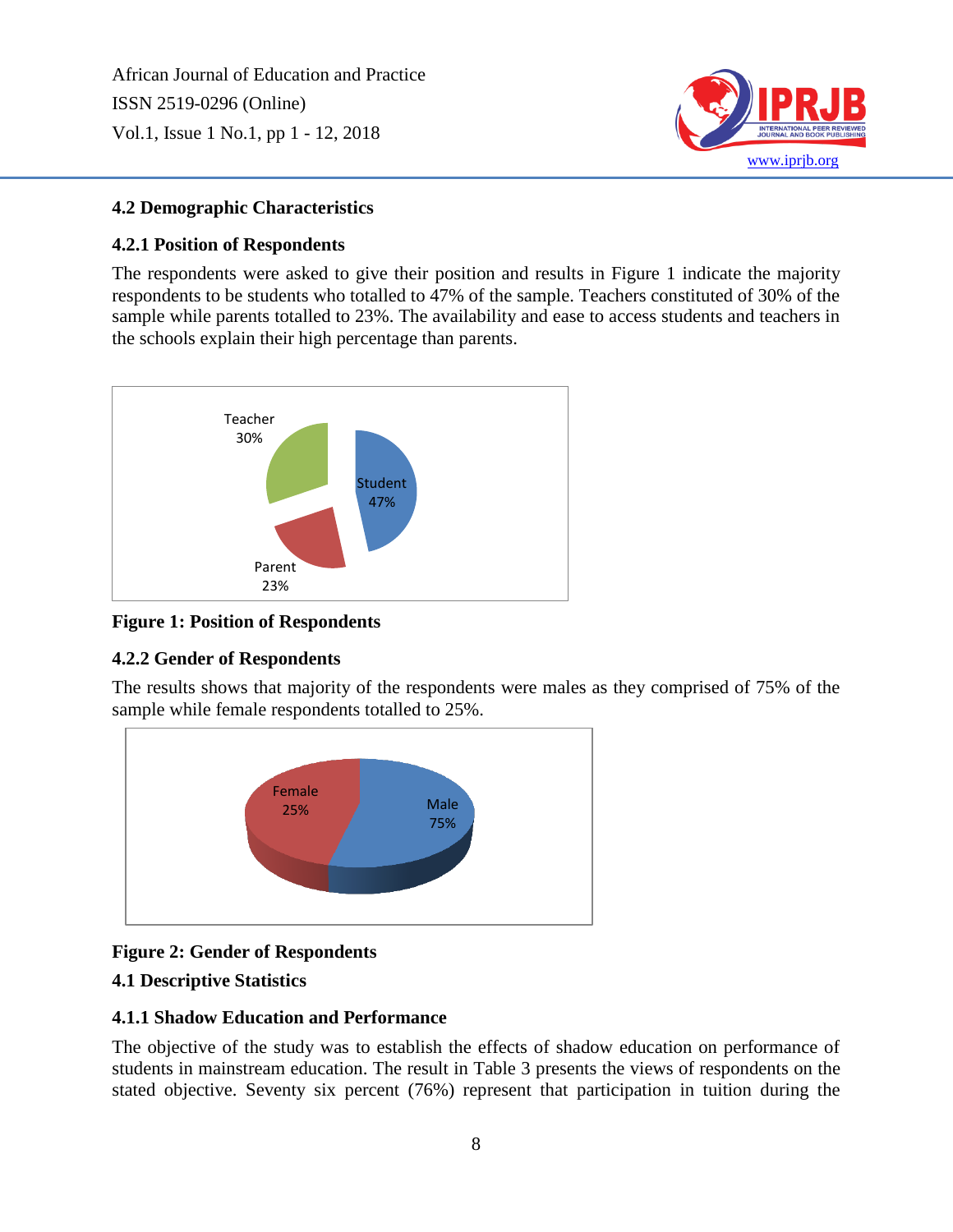

morning or evening hours at school improves performance. Eighty six percent (86%) responses represents that participation in tuition once school closes for holiday improves performance. Participation in tuition every weekend improves performance as indicated by 73% response level. Further results show that 72% agree that there is a high attendance of learners (over 50% attendance) receiving shadow education whose performance improve. Ninety three percent (93%) believe that the government perception on shadow education is that it improves performance. On a five point scale the mean of the responses indicated from the results was 3.91which show that the respondents were agreeing on most of the statements while the standard deviation was 0.95 which indicates that the answers received were not dispersed far from the mean.

Results indicate that the percentage of students who participate in shadow education are over 50% in Athi Rive District. This results support those of Nath (2011b) who after analyzing data from household surveys in Bangladesh found that 37.9% of primary students and 68.4% of secondary students were receiving tutoring. This further confers with those of Dawson (2011) whose survey of eight primary schools in three locations, found that about half of the students had received tutoring. Further results further indicated that shadow education tends to improve performance of students. These results support those carried out by Lee in Hong Kong who found out that student took supplementary tuition for various reasons. Lee found out that the majority (71%) of students took to it, if their academic performance was not too good (Bray, 2003).

| <b>Statement</b>                                                                                              | <b>Strongly</b><br>disagree | <b>Disagr</b><br>ee | <b>Neutral</b> | Agree  | <b>Strongly</b><br>Agree | <b>Mean</b> | Std.<br><b>Deviation</b> |
|---------------------------------------------------------------------------------------------------------------|-----------------------------|---------------------|----------------|--------|--------------------------|-------------|--------------------------|
| Participation<br>tuition<br>in<br>during the<br>morning or<br>evening hours at school<br>improves performance | 6.00%                       | 6.00%               | 12.10%         | 59.50% | 16.40%                   | 4.19        | 0.884                    |
| Participation<br>tuition<br>in<br>school<br>closes for<br>once<br>holiday<br>improves<br>performance          | 2.60%                       | 3.40%               | 7.80%          | 72.40% | 13.80%                   | 3.74        | 1.005                    |
| Participation in<br>tuition<br>every weekend improves<br>performance                                          | 2.60%                       | 2.60%               | 21.60%         | 44.00% | 29.30%                   | 3.91        | 0.764                    |
| Participation<br>in<br>extra<br>coaching in<br>school or<br>outside school improves<br>performance            | 4.30%                       | 3.40%               | 10.30%         | 57.80% | 24.10%                   | 3.95        | 0.922                    |

### **Table 3: Effects of Shadow Education on Performance**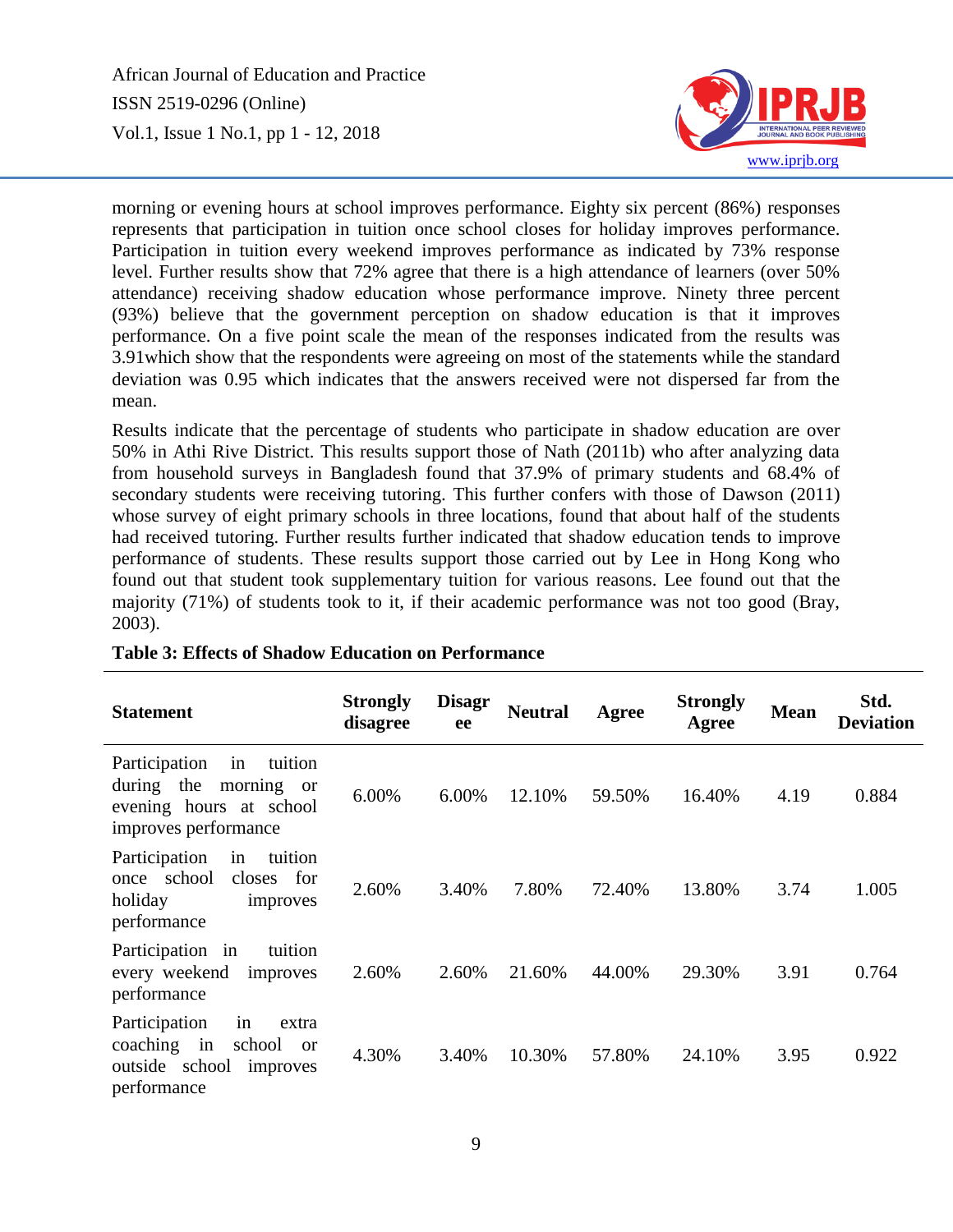

| <b>Averages</b>                                                                                                                                      | 0.04  | 0.04     | 0.11   | 0.56   | 0.25   | 3.91 | 0.95  |
|------------------------------------------------------------------------------------------------------------------------------------------------------|-------|----------|--------|--------|--------|------|-------|
| The<br>government<br>shadow<br>perception<br><sub>on</sub><br>is<br>education<br>that<br>$-$ it<br>improves performance                              | 0.00% | $0.00\%$ | 5.20%  | 56.90% | 37.90% | 3.73 | 1.197 |
| There is a high attendance<br>50%<br>learners(over<br>of<br>attendance)<br>receiving<br>shadow education whose<br>performance<br>improve<br>overtime | 8.60% | 8.60%    | 10.30% | 45.70% | 26.70% | 3.94 | 0.935 |

#### **5.0 SUMMARY OF FINDINGS, CONCLUSION AND RECOMENDATION**

#### **5.1 Summary of Findings**

The study findings indicated that shadow education improved performance of students and schools in general. This was demonstrated by descriptive statistics that showed that majority of the respondents agreed that participation in tuition during the morning or evening hours at school improves performance, participation in tuition once school closes for holiday improves performance, participation in tuition every weekend improves performance, there is a high attendance of learners(over 50% attendance) receiving shadow education whose performance improve and that the government perception on shadow education is that it improves performance.

#### **5.2 Conclusion**

The study provided that shadow education improves the performance of students in Athi River District schools. It is evident to conclude that shadow education is viewed by students, teachers and parents to improve grades and revision skills among other learning strategies. Not all students and families felt that the shadow education systems improve the performance of students. However irrespective of that many students and families fear becoming losers, since they know the competition is high in the education sector these days as a result they have to explore means to produce winners. Thus they invest in private tutoring as a form of protection against losing.

#### **5.3 Recommendations of the Study**

The study recommended that parents should encourage their children to value shadow education as from the results it has been identified that through shadow education performance of students improves and that shadow education prevents idleness that is created when students are free with no engagement in school work.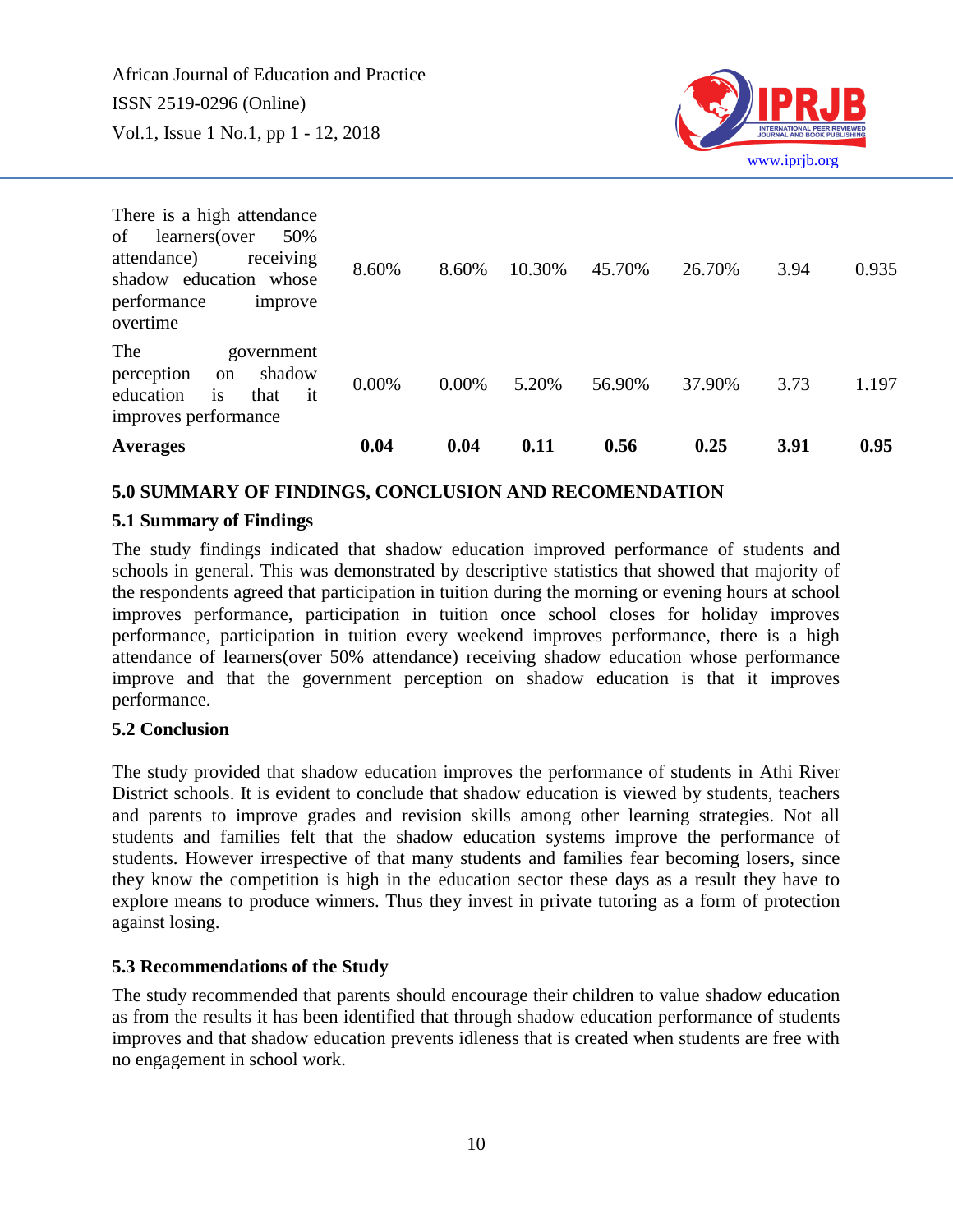

#### **REFERENCES**

- Bratti, M. & S. Staffolani, J. (2002). Student time allocation and educational production functions, *Quaderns di Ricercan*, 170.
- Bray, M. &Bunly, S. (2005). *Balancing the Books.* Household financing of basic education in Cambodia.Comparative Education Research Centre. The University of Hong Kong, and Washington DC. Hong Kong
- Bray, M. (2003). *Adverse Effects of Private Tutoring: Dimensions, Implications, and Government Responses*. IIEP-UNESCO. Paris
- Bray, M. (2007). *The Shadow Education System.*Private tutoring and its implications for planners. Fundamentals of Educational Planning*.* IIEP-UNESCO. Paris
- Costa, J.A., Neto-M., A. & Ventura, A. (2003).*Inquéritoàscondições do recursoa Explicações*. University of Aveiro,Portugal
- Baker, D. & LeTendre, G. (2005).*National differences, global similarities: world culture and the future of schooling*. Stanford University Press. Stanford, CA
- Glasman, D. (2007). Tutoring for the Rich, Tutoring for the Poor? Short notes from France. Paper presented at the IIEP Policy Forum on *Confronting* the shadow education system: what government policies for what private tutoring? IIEP-UNESCO. Paris
- Gitachu M. N. (2010). *Strategies Used In Remedial Teaching in Secondary Schools in Kenya*. A case of Mathioya District, Kenya. Master's Thesis Unpublished. Moi University
- Ireson, J. (2004). Private tutoring: how prevalent and effective is it? *London Review of Education*, 2 (2), 109-122.
- Mischo, C. & Haag, L. (2002).Expansion and effectiveness of private tutoring. *European Journal of Psychology of Education*, 17 (3), 263-273.

Muindi, P. (2012). *Education Minister Bans Holiday Coaching*. Daily nation, 15<sup>th</sup> August 2012.

Paviot, L. (2007). *The Design of Pupil Questionnaire Items on Extra Tuition For The SACMEQ III Project Data Collection*. Paper presented at the IIEP Policy Forum on Confronting the shadow education system: what government policies for what private tutoring*?* Paris: IIEP-UNESCO